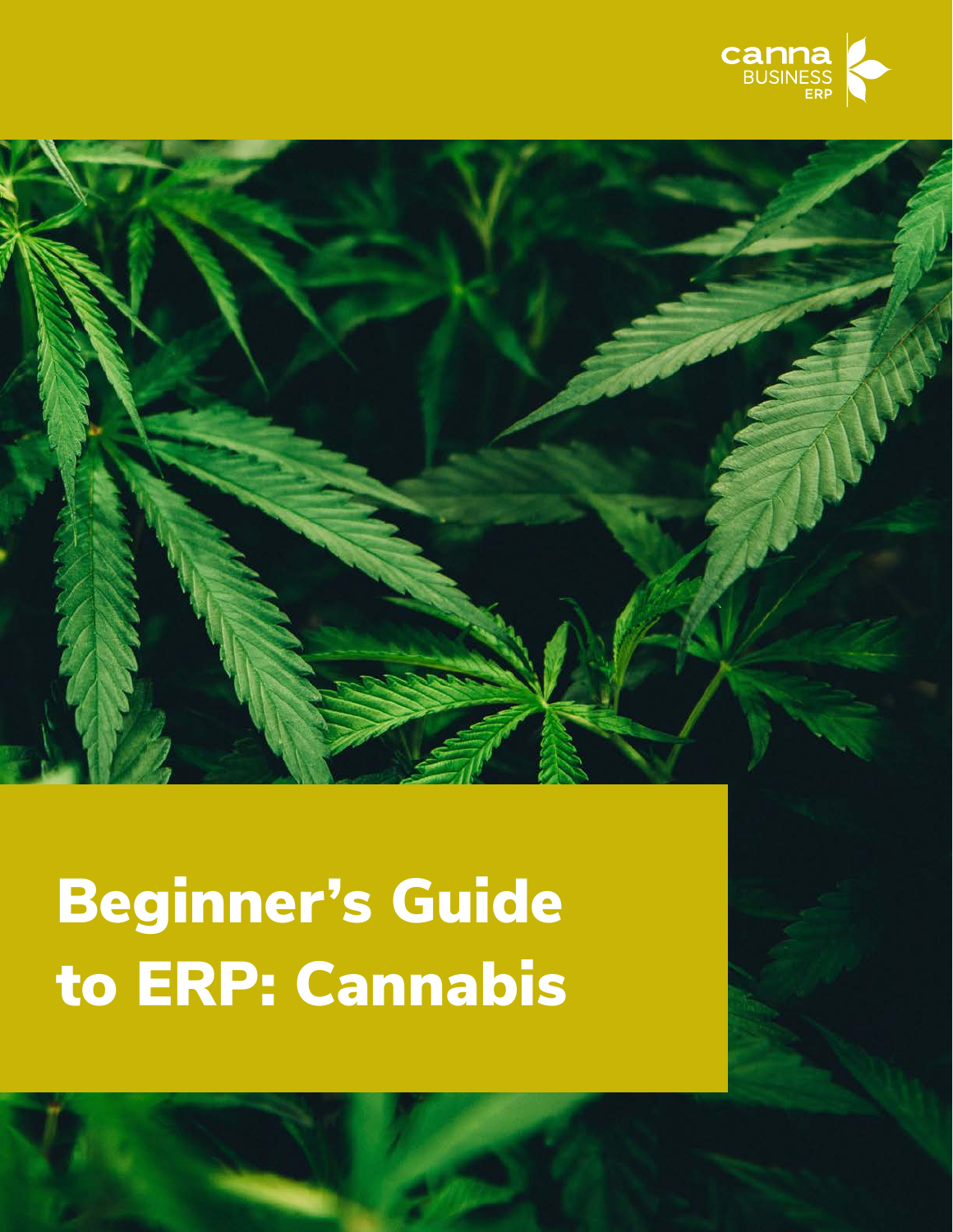



### **Beginner's Guide to ERP: Cannabis**

Are you considering starting a cannabis business? As demand skyrockets for both recreational and medicinal cannabis products, the industry is sustaining tremendous growth.

Starting a cannabis business requires having the right software at every stage of your operations. Your cannabis business needs a solution that addresses complex compliance, inventory management, seedto-sale operations, and customer management functions. As the industry evolves rapidly, companies need scalable solutions that deliver a competitive advantage.

That's where enterprise resource planning (ERP) software designed for the cannabis industry can help.

In this beginner's guide to cannabis ERP, you'll learn about the powerful capabilities of industry-specific software and how it can help set your business on the right path.

**Grow your business with an ERP solution designed for the cannabis industry.**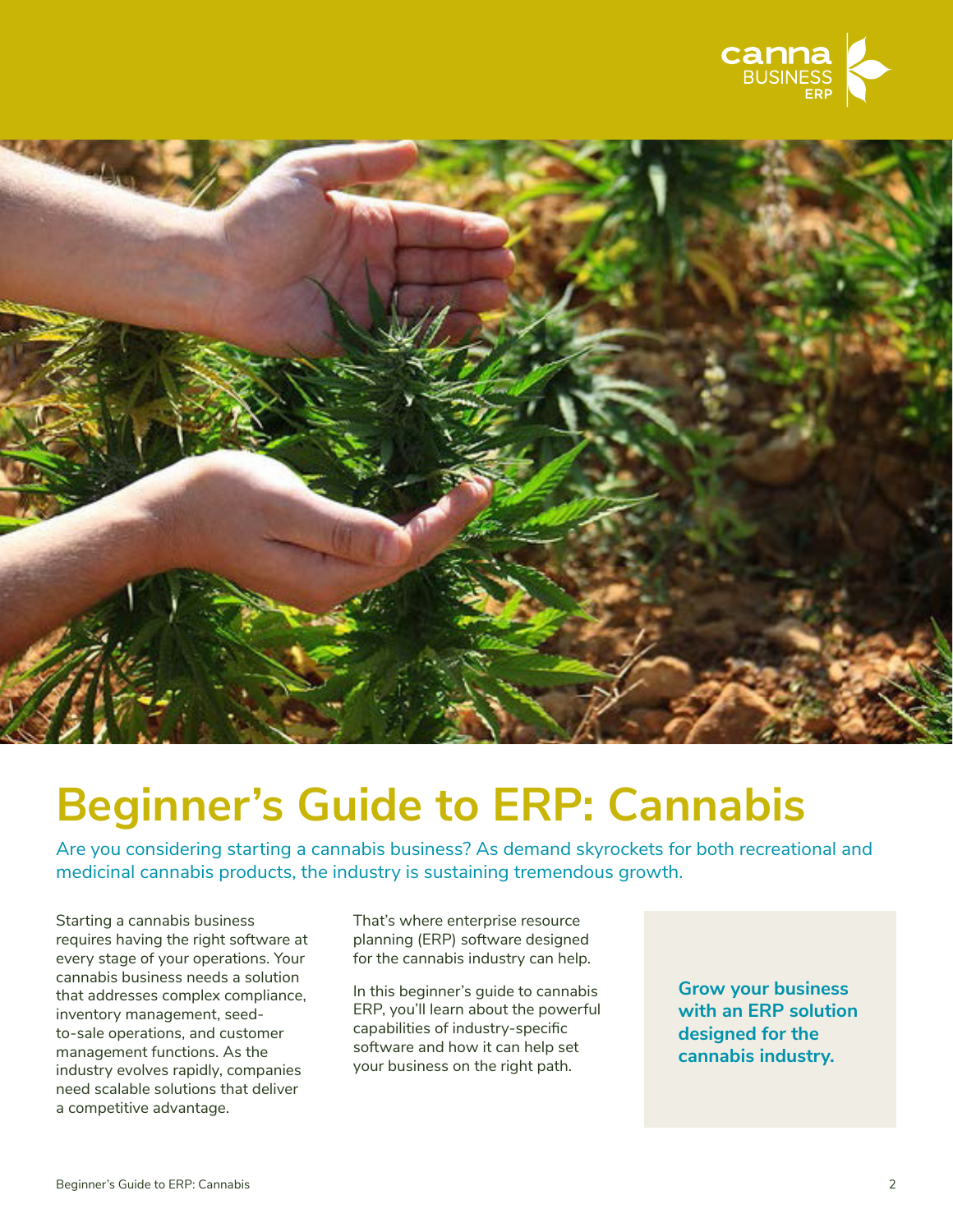

## **Beginner's Guide to ERP: Cannabis**

Enterprise resource planning (ERP) software integrates all key functions of your cannabis business, including:

- Finance and Operations
- Seed-to-Sale Management
- Traceability
- Regulatory Compliance
- Patient and Customer Management
- Quality Control

With a cannabis ERP software solution, you have one source of data, integrated operations, and tools that empower collaboration and better decision-making. Stop using multiple systems to manage your cannabis business and integrate your financial, inventory management, operations, and sales software into a single, comprehensive software package.

CannaBusiness ERP from NextTec is built on the Sage X3 business management solution framework. CannaBusiness ERP offers a cloudbased platform that gives your business the following advantages:

**• Streamlined Technology.**  Instead of buying software that manages all of your operations separately, a cannabis ERP system handles all business functions in one place. You can see your growing operations, financial management, inventory and warehouse, sales, marketing, customer service, and compliance functions all

within one ERP system. This not only saves money in terms of licenses and integration, it also saves you and your employees time by only needing to learn one tool.

- **• Integrated Functions.** With a cannabis ERP solution, your financial, manufacturing, compliance, and inventory functions are fully integrated. Your business shares information readily, eliminates errors by stopping manual data re-entry, and provides transparency throughout the organization to fuel innovation and collaboration.
- **• Cultivation Management.**  Are you struggling with how to manage your grow operations? The right cannabis ERP software lets you track, measure, report, and analyze growing conditions, including light, light sources, pesticide and nutrient application, and watering from germination to harvest. Using the data in your ERP system, you can better understand how to keep growing operations economical and productive.
- **• Real-Time Data.**  Gain high-level and detailed visibility into your cannabis business. With a cannabis ERP solution, you collect, enter, use, analyze, and report on information in the moment, providing your employees with the most up-to-date information, including customizable key performance indicators, for better decisions.

**• Regulatory Management.** While cannabis is still illegal at the federal level in the US, states and local jurisdictions are continually adding and changing regulations that govern every aspect of your cannabis business. Similarly, though cannabis is now legal in Canada, it is highly regulated at the federal, provincial, and territorial level. To ease the regulatory burdens you face, you need a cannabis ERP solution that assists with the changing regulatory landscape. Manage your inventory, quality control, and finances with tracking tools and reporting that maintain full compliance across all jurisdictions.

**• Traceability.** 

For better operations and regulatory compliance, you need the ability to easily and reliably trace the sources and growing conditions of each plant, which products are used, and who your customers are. CannaBusiness ERP traces seeds, clones, and mother plants to provide you with insights and tracking tools. Achieve full traceability through the entire growing, hiring, processing, and packing cycle. Understand your operations better, become more productive, and understand customer demand.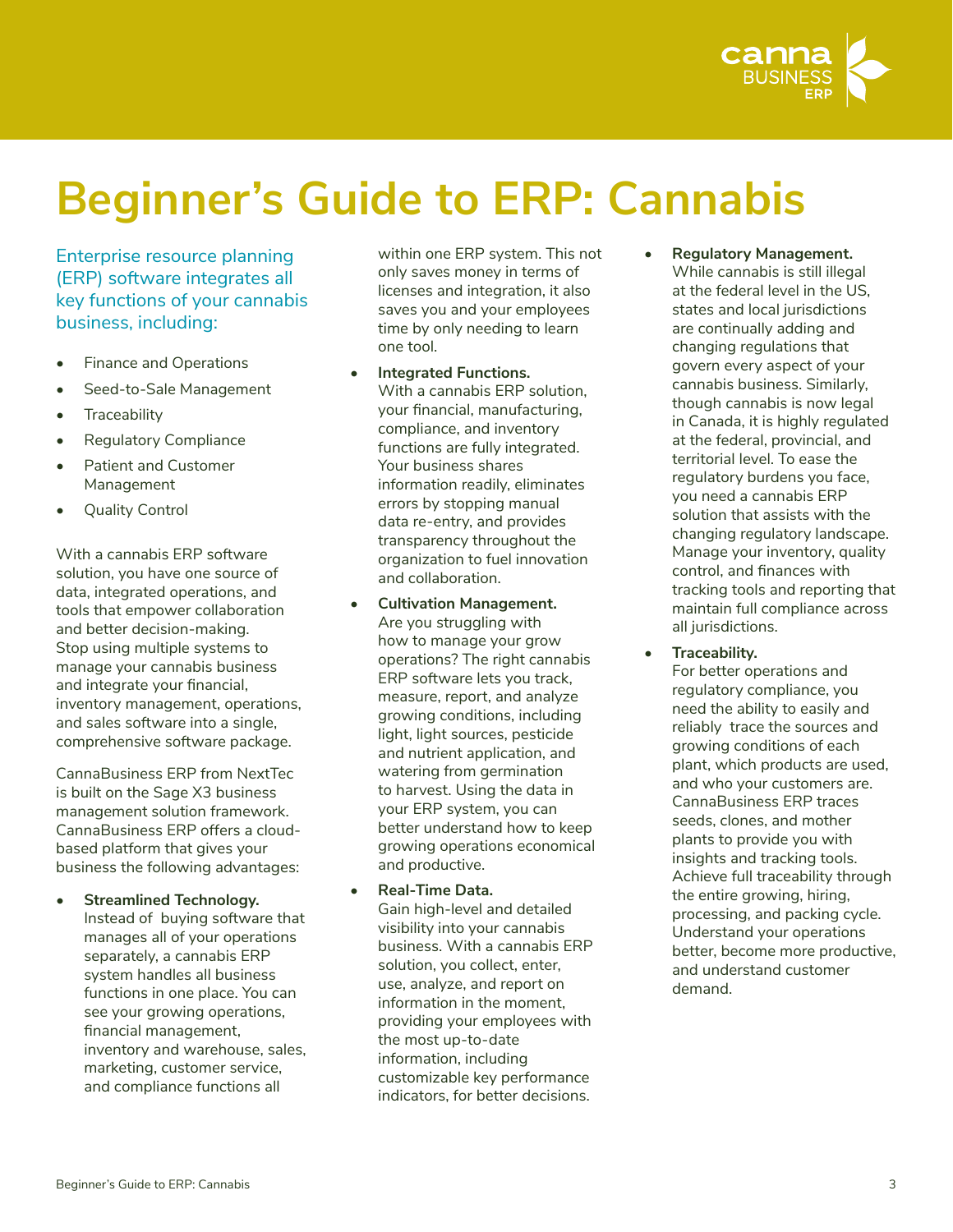

**• Error Reduction.**

If your business relies on basic accounting software, you'll have to manually input tracking and financial data into your systems and those for regulatory agencies. With CannaBusiness ERP, you eliminate the need for multiple data-entry steps and reduce the risk of errors.

**• Tax Compliance.**  U.S. tax laws are complicated for cannabis businesses. IRS Section 280E, for example, prohibits cannabis companies from deducting normal business expenses to calculate federal income taxes. Canadian cannabis taxes are likewise complex, with cannabis excise taxes, social responsibility taxes, goods and services taxes, and provincial sales tax to track. Ensure that your grow and retail operations are maximizing your legally allowable expenses to reduce your tax burden and that your ERP is tracking all the types of tax required for your cannabis business.

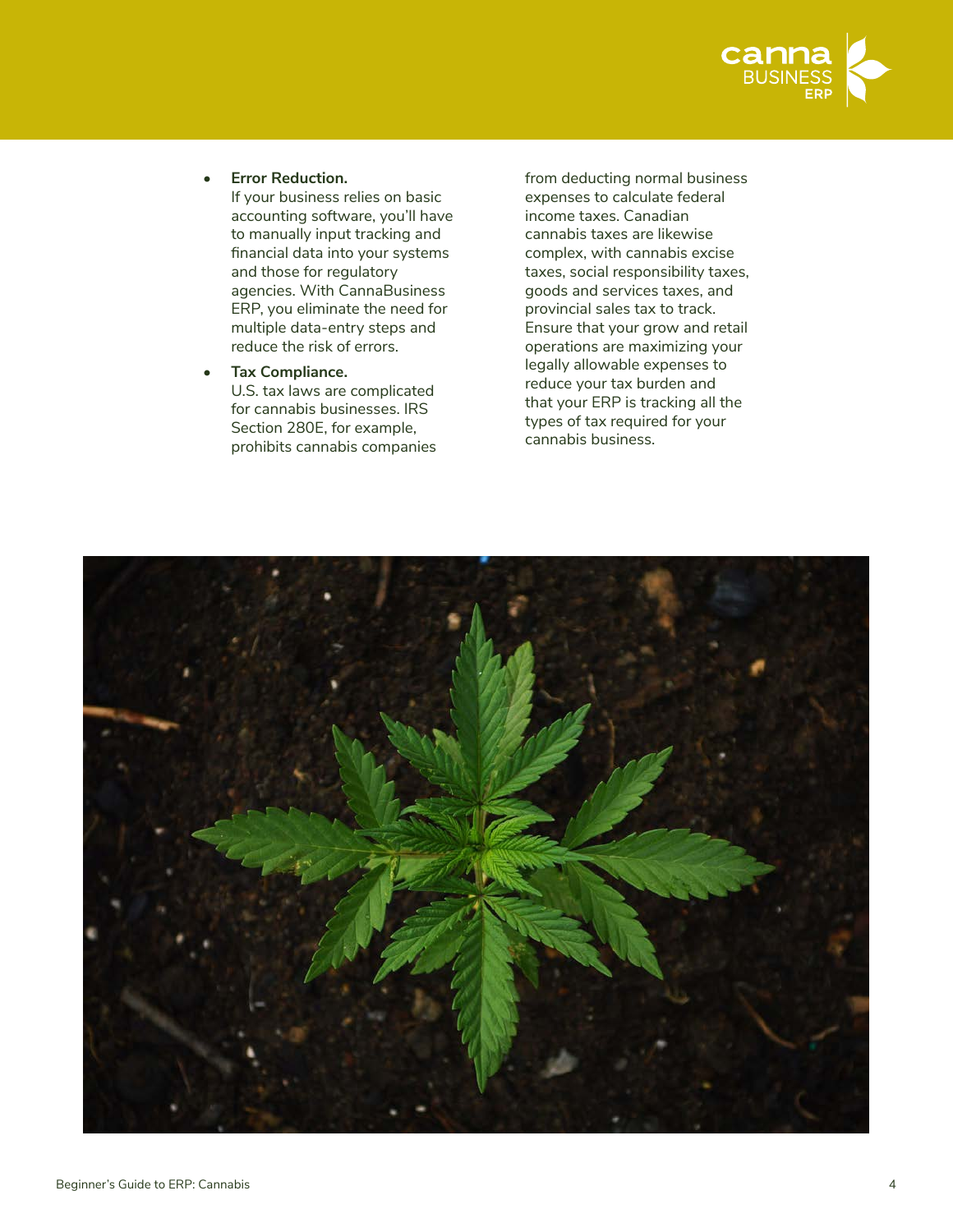

### $\overline{\mathcal{A}}_1$  Financial and operations management for **your cannabis business**

You need a solution that streamlines and automates your business finances. CannaBusiness ERP delivers functionality to keep a strong grasp on your financials, including:

- One system to manage finance AND operations
- Support for multiple operations, companies, legislations, and currencies
- Automated data collection technology
- Data and metrics across all key performance indicators, including costs, human resources, processes, and strains
- Dashboards, alerts, audit reports, and financial reports to manage your business more effectively

### **Plant production processing management**

Efficiency is key to managing your cannabis business. Manage your costs, values, and locations at every phase, from seeds to seedlings, vegetation to flowering, and harvesting. Track the complete plant life cycle. Your ERP software can manage:

- Dry trim and wet trim processing
- Tracking of drying, curing, extracting, manufacturing, testing, and packaging

### $\sqrt{ }$  Seed-to-Sale insights and tracking

Your ERP solution should help manage all grow activities and maximize your resources. Use plant-level management tools to:

- Track plants from seedlings to sale and back for enhanced visibility
- Enable continuous grow operations with production scheduling
- Leverage RFID and barcoding tools that interface with leading traceability portals and reduce manual entry and errors

**The right ERP software gives you real-time insights into every phase of production**

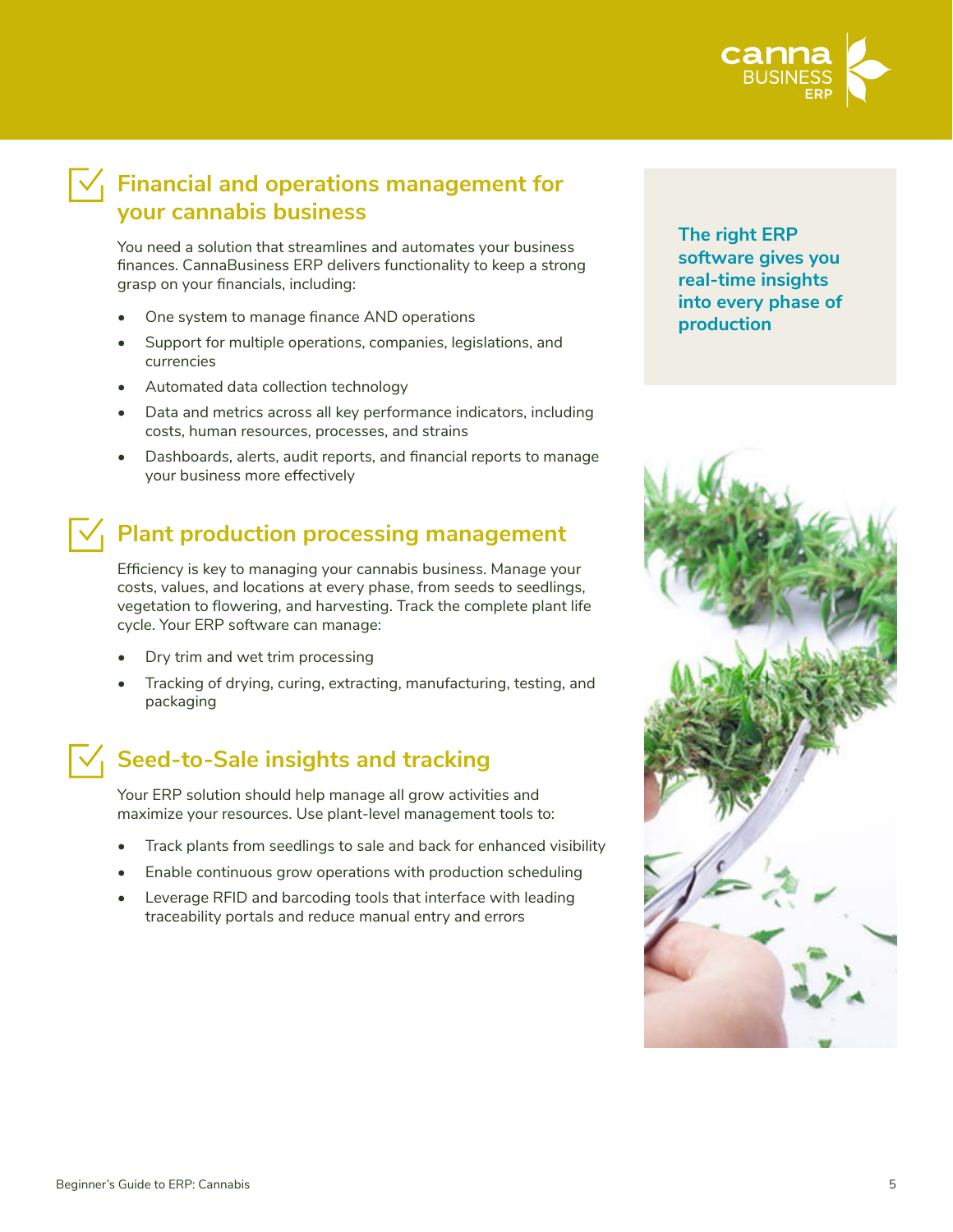

### $\overline{\vee}$  Manage your cannabis supply chain

Gain insights into your supply chain to manage resources, demand, and forecasting. With purpose-built cannabis ERP software, you can:

- Manage multisite global warehousing and logistics
- Improve Materials Requirements Planning (MRP) for inventory
- Forecast demand based on current sales and model future needs
- Integrate with leading dispensary point-of-sale (POS) systems

#### **Client management, marketing, and your cannabis business**

Manage your recreational clients with an integrated system that supports:

- B2B & B2C e-commerce
- Customer relationship management tools with support for social listening

### $\sqrt{ }$  Compliance and governance with **CannaBusiness ERP**

Ensure full compliance with a solution that tracks and reports on key measures for:

- U.S. state and Canadian province compliance tracking
- Canadian Cannabis Act and global regulatory support
- Synchronization with government reporting systems
- Reduction of time-consuming paperwork and clerical errors
- Comprehensive and scalable materials tracking
- Tax management technology

### **Quality control and recall management**

Make sure you have the right quality control measures in place and monitored closely to ensure your business can:

- Conduct real or mock product recalls in minutes
- Streamline the Corrective and Preventive Action (CAPA) process
- Create strain profiles using tracking of actual-versus-expected production tools
- Adhere to grower, producer, and supply chain standards with realtime tracking to the plant level
- Trace products to lot and serial number

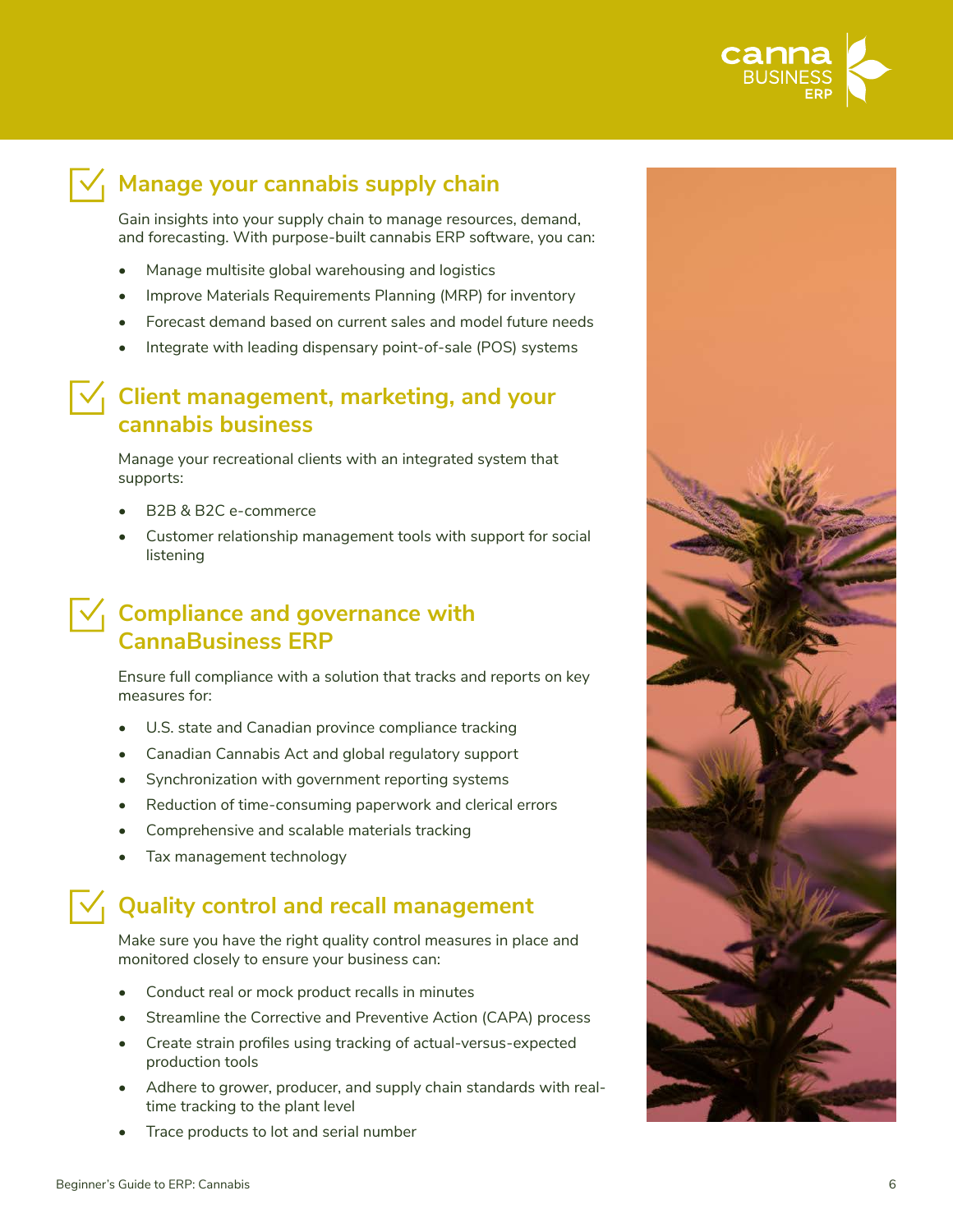

# **How CannaBusiness ERP helps your business**

A cloud-based ERP solution improves your cannabis business at every level. Invest in an industry-specific platform that eases operations and promotes growth.



### **Streamline your operations**

- Avoid production delays due to material shortages
- Handle complicated legal mandates with comprehensive tracking
- Optimize production scheduling
- Save time and money with automated business processes
- Improve cost management to mitigate tax regulations
- Maximize efficiency of your clone room

### **Fast track your business**

- Scale your startup business quickly
- Eliminate complicated IT infrastructure, servers, and additional staff
- Launch new products more quickly
- Adjust pricing and change production schedules to respond to demand and sales
- Gain deeper insights on your customers

### **Grow with confidence & insight**

- Deliver required government compliance reporting
- Link sales forecasts to production and raw material acquisition
- Give investors financial visibility
- Manage expenses and inventory
- Mitigate risk with strict security controls